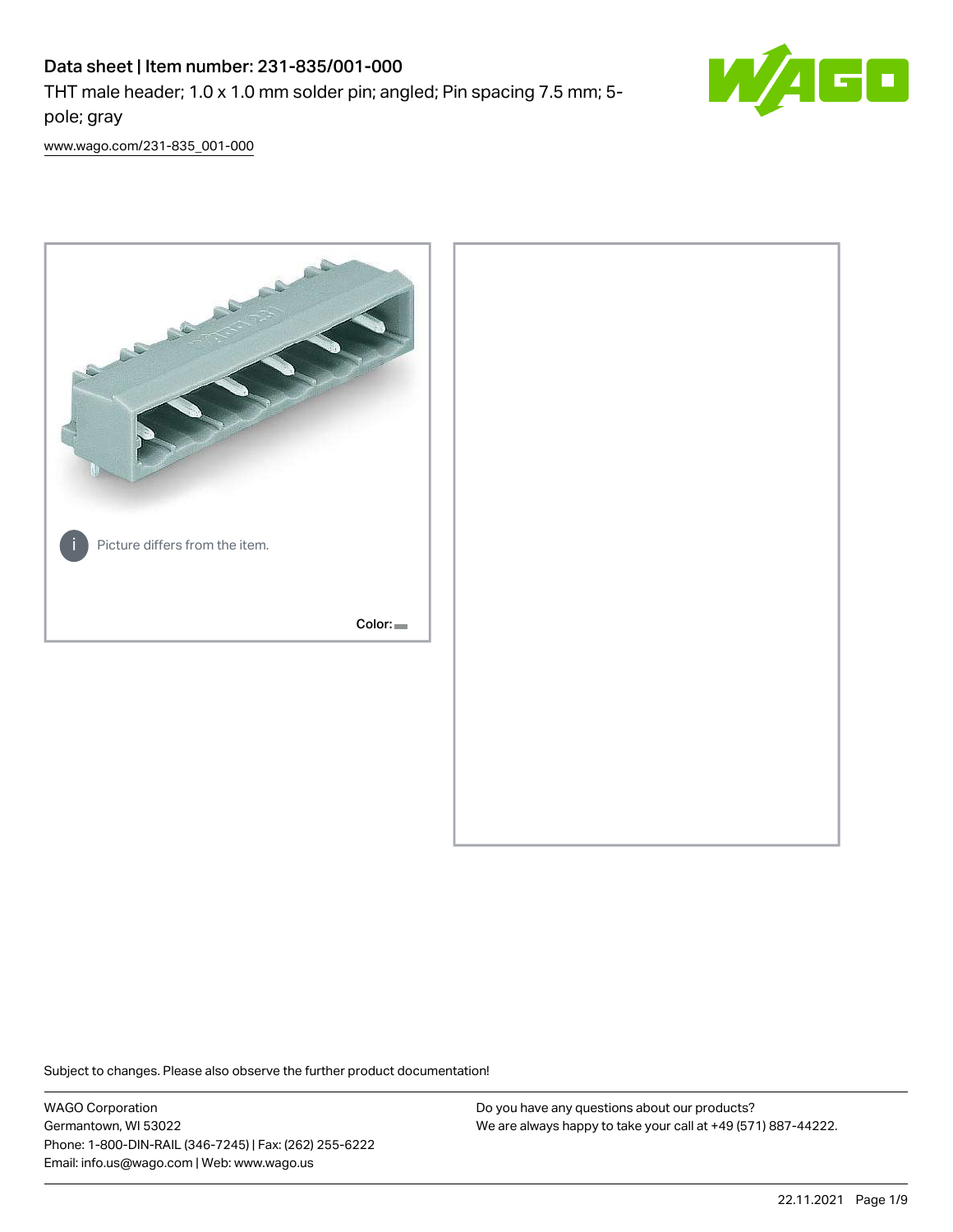



```
L = (pole no. -1) x pin spacing +8.2 mm
```
 $L_1 = L + 5$  mm

```
L_2 = L_1 + 7.4 mm
```
## Item description

- Horizontal or vertical PCB mounting via straight or angled solder pins  $\blacksquare$
- $\blacksquare$ Pin cross-section: 1 x 1 mm
- $\blacksquare$ With coding fingers

Subject to changes. Please also observe the further product documentation! Data

WAGO Corporation Germantown, WI 53022 Phone: 1-800-DIN-RAIL (346-7245) | Fax: (262) 255-6222 Email: info.us@wago.com | Web: www.wago.us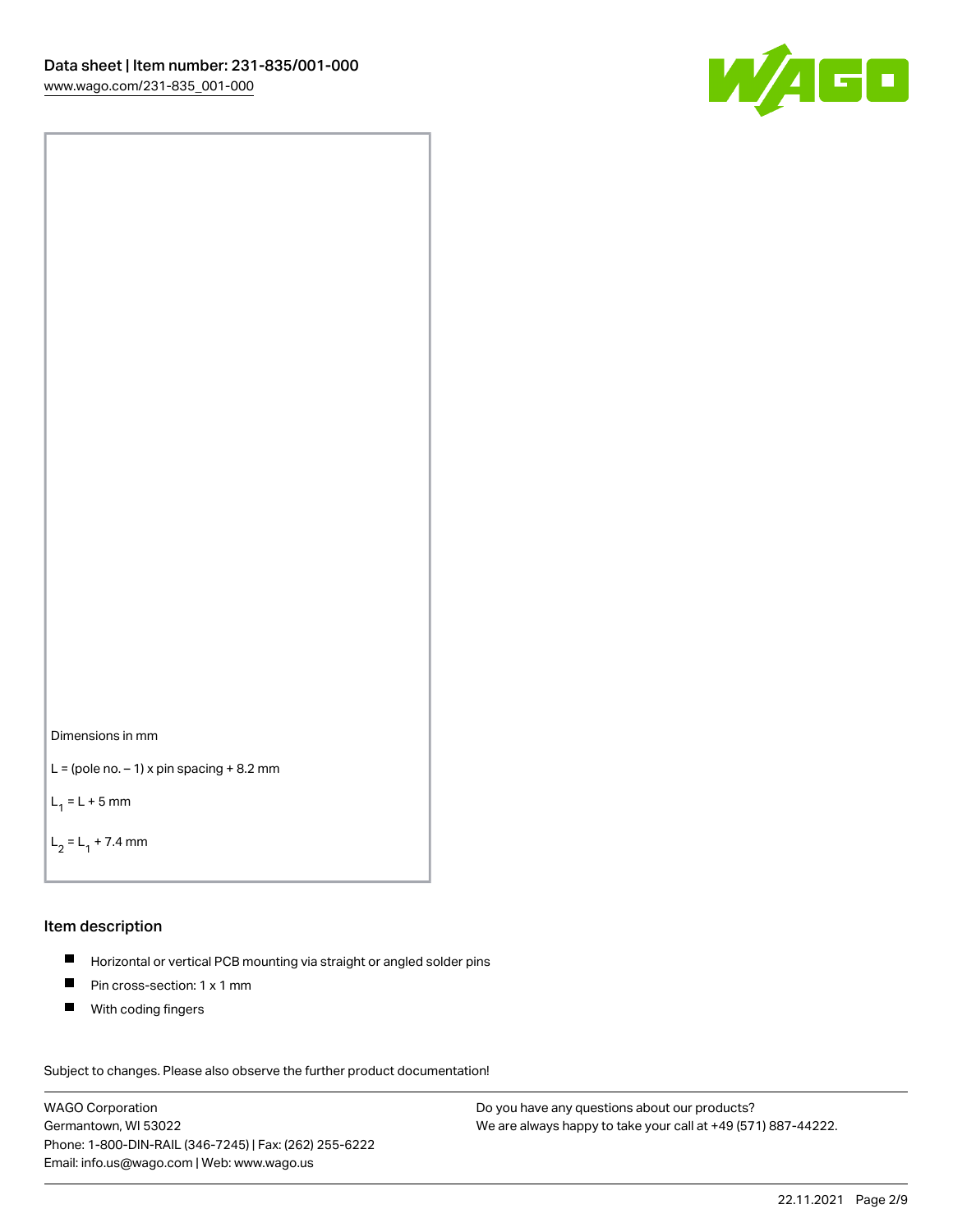

# Data Notes

| Safety information 1 | The <i>MCS – MULTI CONNECTION SYSTEM</i> includes connectors<br>without breaking capacity in accordance with DIN EN 61984. When<br>used as intended, these connectors must not be connected<br>/disconnected when live or under load. The circuit design should<br>ensure header pins, which can be touched, are not live when<br>unmated. |
|----------------------|--------------------------------------------------------------------------------------------------------------------------------------------------------------------------------------------------------------------------------------------------------------------------------------------------------------------------------------------|
| Variants:            | Other pole numbers<br>3.8 mm pin projection for male headers with straight solder pins<br>Gold-plated or partially gold-plated contact surfaces<br>Other versions (or variants) can be requested from WAGO Sales or<br>configured at https://configurator.wago.com/                                                                        |

# Electrical data

# IEC Approvals

| Ratings per                 | IEC/EN 60664-1                                                        |
|-----------------------------|-----------------------------------------------------------------------|
| Rated voltage (III / 3)     | 500 V                                                                 |
| Rated surge voltage (III/3) | 6 <sub>k</sub> V                                                      |
| Rated voltage (III/2)       | 630 V                                                                 |
| Rated surge voltage (III/2) | 6 kV                                                                  |
| Nominal voltage (II/2)      | 1000V                                                                 |
| Rated surge voltage (II/2)  | 6 kV                                                                  |
| Rated current               | 12A                                                                   |
| Legend (ratings)            | $(III / 2)$ $\triangle$ Overvoltage category III / Pollution degree 2 |

# UL Approvals

| Approvals per                  | UL 1059 |
|--------------------------------|---------|
| Rated voltage UL (Use Group B) | 300 V   |
| Rated current UL (Use Group B) | 10 A    |
| Rated voltage UL (Use Group D) | 300 V   |
| Rated current UL (Use Group D) | 10 A    |

## Ratings per UL

| Rated voltage UL 1977 | 600 V |
|-----------------------|-------|
| Rated current UL 1977 |       |

| <b>WAGO Corporation</b>                                | Do you have any questions about our products?                 |
|--------------------------------------------------------|---------------------------------------------------------------|
| Germantown, WI 53022                                   | We are always happy to take your call at +49 (571) 887-44222. |
| Phone: 1-800-DIN-RAIL (346-7245)   Fax: (262) 255-6222 |                                                               |
| Email: info.us@wago.com   Web: www.wago.us             |                                                               |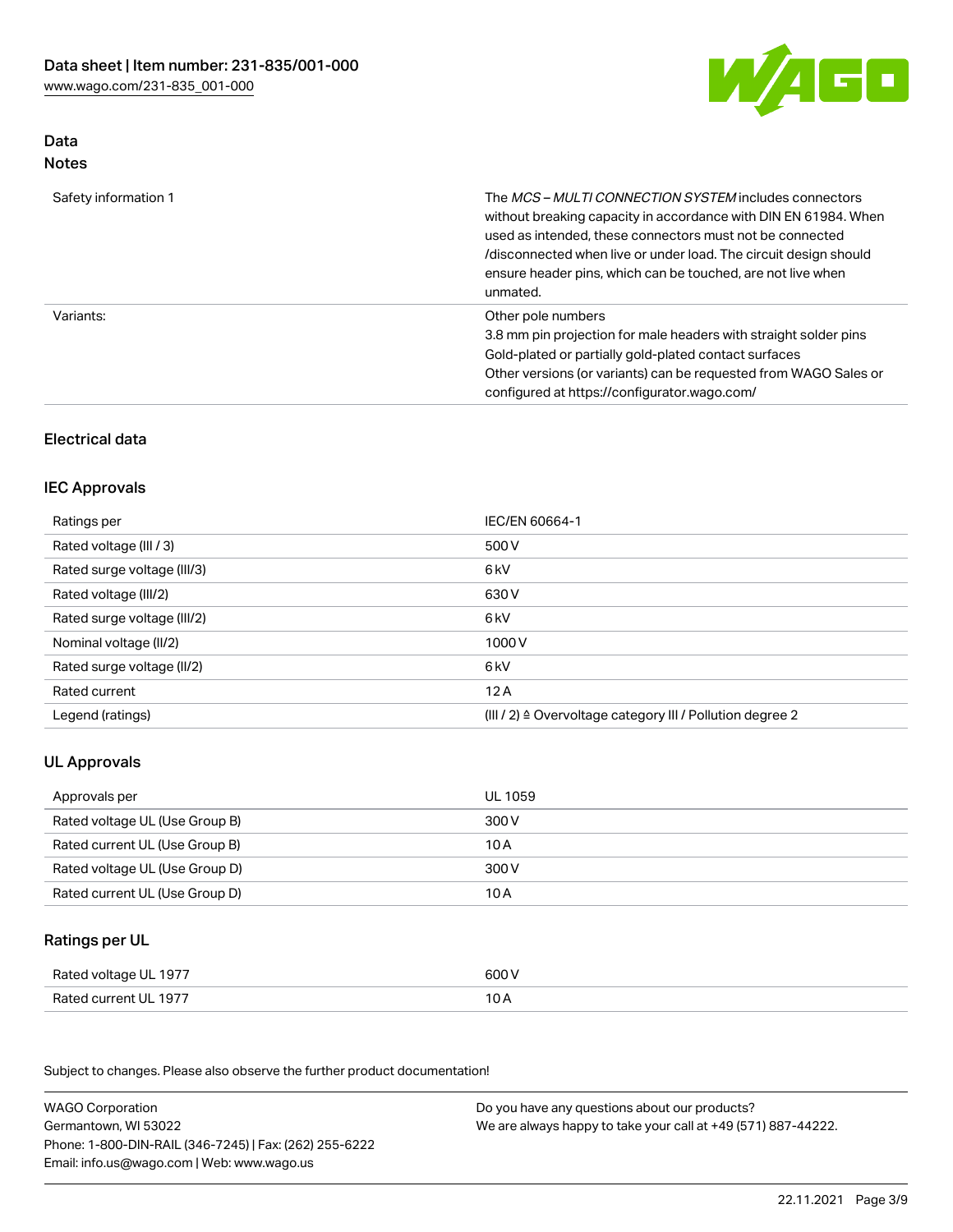

# CSA Approvals

| Approvals per                   | CSA   |
|---------------------------------|-------|
| Rated voltage CSA (Use Group B) | 300 V |
| Rated current CSA (Use Group B) | 10 A  |
| Rated voltage CSA (Use Group D) | 300 V |
| Rated current CSA (Use Group D) | 10 A  |

# Connection data

| Total number of potentials |  |
|----------------------------|--|
| Number of connection types |  |
| Number of levels           |  |

#### Connection 1

| Number of poles |  |
|-----------------|--|
|-----------------|--|

# Physical data

| Pin spacing                          | 7.5 mm / 0.295 inch  |
|--------------------------------------|----------------------|
| Width                                | 38.2 mm / 1.504 inch |
| Height                               | 12.2 mm / 0.48 inch  |
| Height from the surface              | 8.4 mm / 0.331 inch  |
| Depth                                | 12 mm / 0.472 inch   |
| Solder pin length                    | 3.8 <sub>mm</sub>    |
| Solder pin dimensions                | $1 \times 1$ mm      |
| Drilled hole diameter with tolerance | $1.4$ $(+0.1)$ mm    |

# Plug-in connection

| Contact type (pluggable connector) | Male connector/plug |
|------------------------------------|---------------------|
| Connector (connection type)        | for PCB             |
| Mismating protection               | No                  |
| Mating direction to the PCB        | 0°                  |
| Locking of plug-in connection      | Without             |

# PCB contact

| PCB Contact            |                                          |
|------------------------|------------------------------------------|
| Solder pin arrangement | over the entire male connector (in-line) |

| <b>WAGO Corporation</b>                                | Do you have any questions about our products?                 |
|--------------------------------------------------------|---------------------------------------------------------------|
| Germantown, WI 53022                                   | We are always happy to take your call at +49 (571) 887-44222. |
| Phone: 1-800-DIN-RAIL (346-7245)   Fax: (262) 255-6222 |                                                               |
| Email: info.us@wago.com   Web: www.wago.us             |                                                               |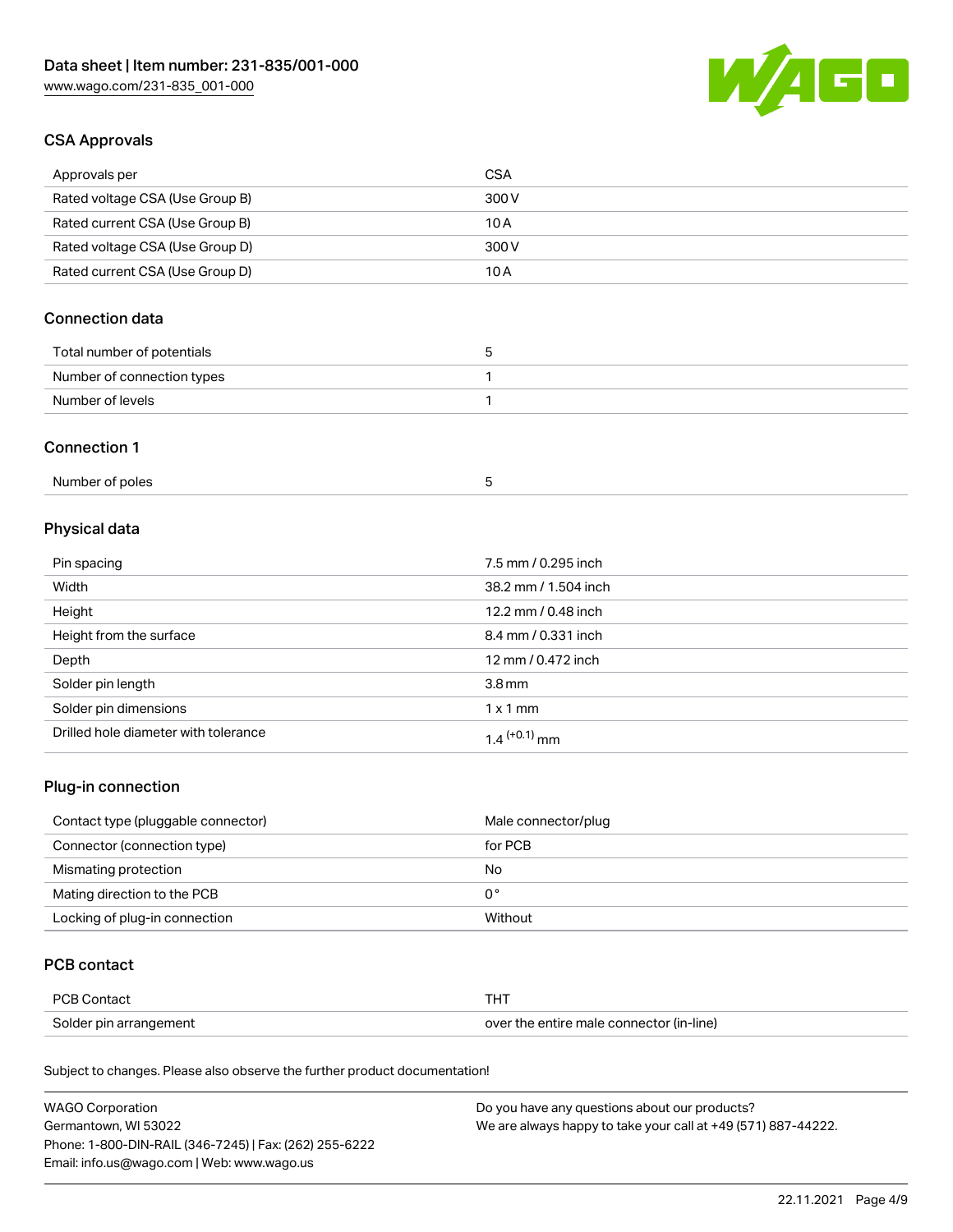

Number of solder pins per potential 1

## Material data

| Color                       | gray                                    |
|-----------------------------|-----------------------------------------|
| Material group              |                                         |
| Insulation material         | Polyamide (PA66)                        |
| Flammability class per UL94 | V <sub>0</sub>                          |
| Contact material            | Electrolytic copper ( $E_{\text{Cu}}$ ) |
| Contact plating             | tin-plated                              |
| Fire load                   | $0.042$ MJ                              |
| Weight                      | 2g                                      |

## Environmental requirements

Limit temperature range  $-60... +100$  °C

## Commercial data

| Product Group         | 3 (Multi Conn. System) |
|-----------------------|------------------------|
| PU (SPU)              | 100 Stück              |
| Packaging type        | box                    |
| Country of origin     | PL                     |
| <b>GTIN</b>           | 4044918868112          |
| Customs tariff number | 8536694040             |

## Approvals / Certificates

#### Country specific Approvals

| Logo               | Approval                                     | <b>Additional Approval Text</b> | Certificate<br>name |
|--------------------|----------------------------------------------|---------------------------------|---------------------|
|                    | <b>CB</b><br><b>DEKRA Certification B.V.</b> | IEC 61984                       | NL-39756            |
|                    | <b>CSA</b><br>DEKRA Certification B.V.       | C <sub>22.2</sub>               | 1466354             |
| EMA<br><b>NEUR</b> | <b>KEMA/KEUR</b><br>DEKRA Certification B.V. | EN 61984                        | 2190761.01          |

| WAGO Corporation                                       | Do you have any questions about our products?                 |
|--------------------------------------------------------|---------------------------------------------------------------|
| Germantown, WI 53022                                   | We are always happy to take your call at +49 (571) 887-44222. |
| Phone: 1-800-DIN-RAIL (346-7245)   Fax: (262) 255-6222 |                                                               |
| Email: info.us@wago.com   Web: www.wago.us             |                                                               |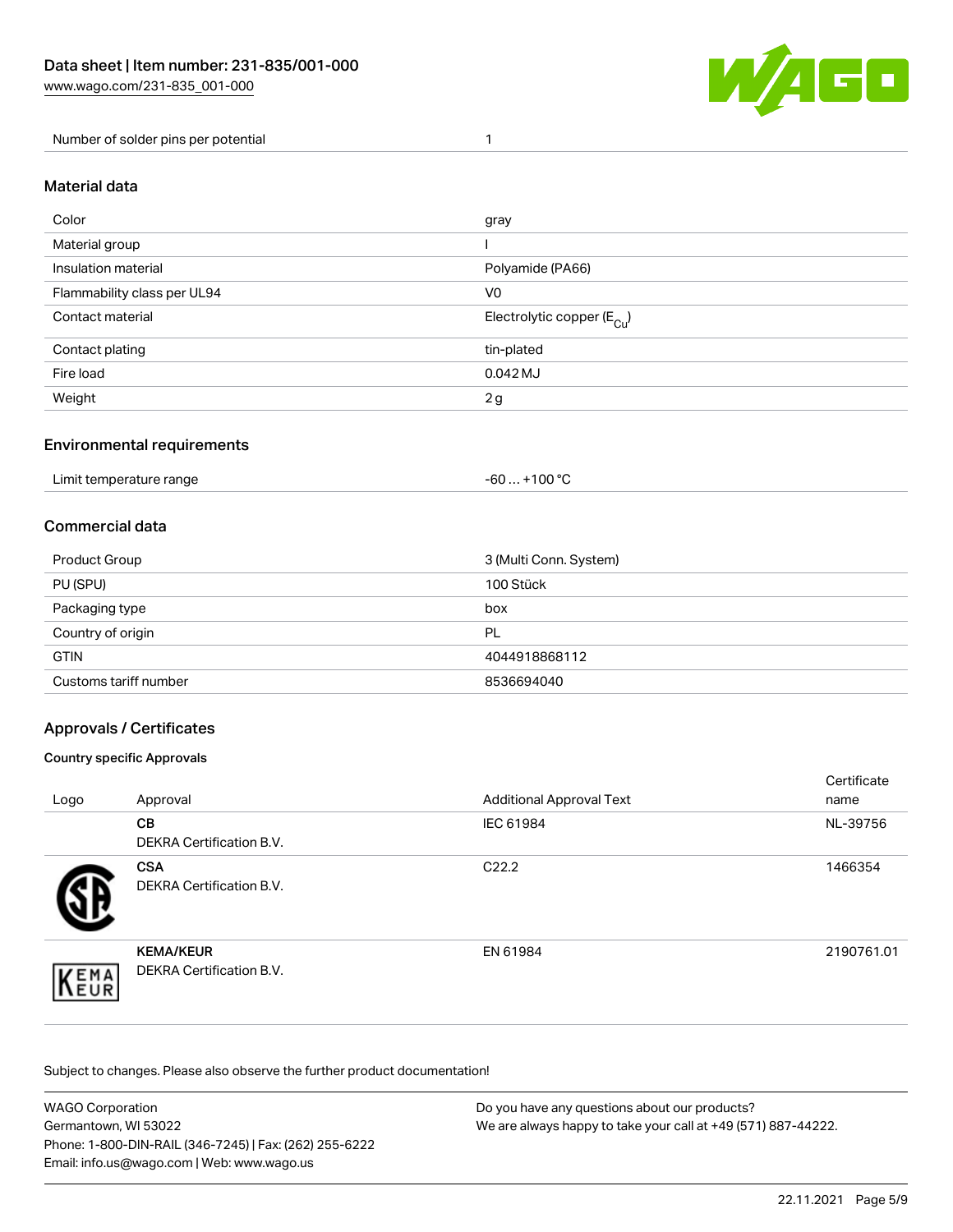

#### Ship Approvals

| Logo                | Approval                                  | <b>Additional Approval Text</b> | Certificate<br>name                |
|---------------------|-------------------------------------------|---------------------------------|------------------------------------|
| ABS.                | <b>ABS</b><br>American Bureau of Shipping | $\overline{\phantom{a}}$        | $19 -$<br>HG1869876-<br><b>PDA</b> |
| <b>BUREAU</b>       | <b>BV</b><br>Bureau Veritas S.A.          | IEC 60998                       | 11915/D0<br><b>BV</b>              |
| <b>UL-Approvals</b> |                                           |                                 |                                    |
| Logo                | Approval                                  | <b>Additional Approval Text</b> | Certificate<br>name                |

| Logo | Approval                                    | Additional Approval Text | name   |
|------|---------------------------------------------|--------------------------|--------|
| R    | <b>UR</b><br>Underwriters Laboratories Inc. | UL 1059                  | E45172 |
| D    | <b>UR</b><br>Underwriters Laboratories Inc. | <b>UL 1977</b>           | E45171 |

## Counterpart

|               | Item no.231-205/026-000<br>Female plug; 5-pole; 12 AWG max; pin spacing 7.5 mm; 1 conductor per pole; gray                                                                                              | www.wago.com/231-205<br>$1026 - 000$  |
|---------------|---------------------------------------------------------------------------------------------------------------------------------------------------------------------------------------------------------|---------------------------------------|
|               | Item no.231-2205/026-000<br>2-conductor female connector; Push-in CAGE CLAMP <sup>®</sup> ; 2.5 mm <sup>2</sup> ; Pin spacing 7.5 mm; 5-pole; with<br>integrated end plate; 2,50 mm <sup>2</sup> ; gray | www.wago.com/231-2205<br>$1026 - 000$ |
|               | Item no.231-2205/037-000<br>2-conductor female connector; Push-in CAGE CLAMP <sup>®</sup> ; 2.5 mm <sup>2</sup> ; Pin spacing 7.5 mm; 5-pole; Lateral<br>locking levers; 2,50 mm <sup>2</sup> ; gray    | www.wago.com/231-2205<br>/037-000     |
|               | Item no.2231-205/026-000<br>Female plug; 5-pole; push-button; 12 AWG max; pin spacing 7.5 mm; 1-conductor per pole; gray                                                                                | www.wago.com/2231-205<br>$1026 - 000$ |
| $\mathcal{L}$ | Item no.2231-205/031-000<br>Female plug; 5-pole; push-button; mounting flange; 12 AWG max; pin spacing 7.5 mm; 1-conductor per<br>pole; gray                                                            | www.wago.com/2231-205<br>$/031 - 000$ |

Item no.2231-205/037-000

Subject to changes. Please also observe the further product documentation!

WAGO Corporation Germantown, WI 53022 Phone: 1-800-DIN-RAIL (346-7245) | Fax: (262) 255-6222 Email: info.us@wago.com | Web: www.wago.us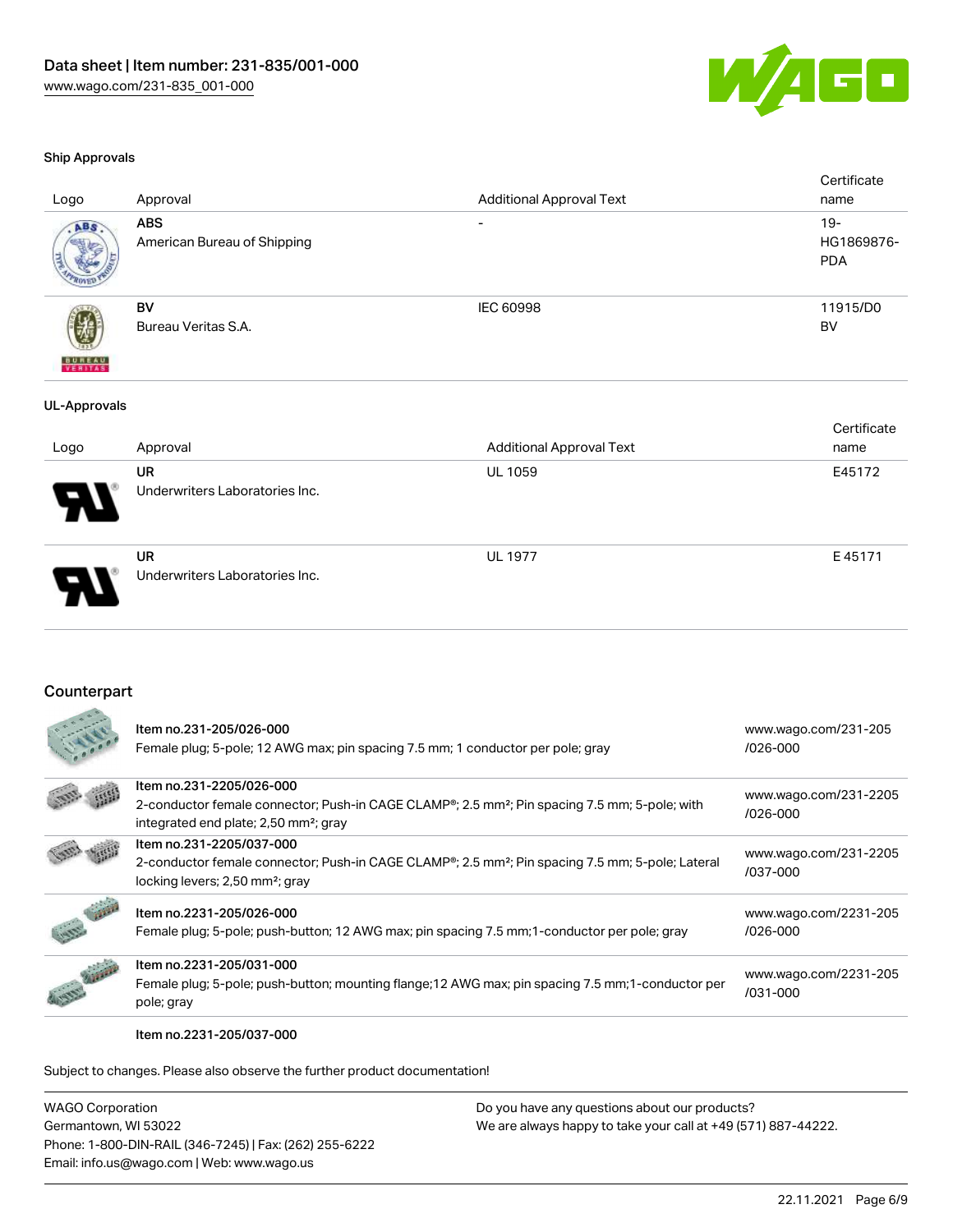# Data sheet | Item number: 231-835/001-000

[www.wago.com/231-835\\_001-000](http://www.wago.com/231-835_001-000)





Female plug; 5-pole; push-button; locking lever;12 AWG max; pin spacing 7.5 mm;1-conductor per pole; [www.wago.com/2231-205](https://www.wago.com/2231-205/037-000) gray [/037-000](https://www.wago.com/2231-205/037-000)

| Item no.231-205/031-000<br>Female plug; 5-pole; mounting flange; 12 AWG max; pin spacing 7.5 mm; 1 conductor per pole; gray                                    | www.wago.com/231-205<br>$/031 - 000$ |
|----------------------------------------------------------------------------------------------------------------------------------------------------------------|--------------------------------------|
| Item no.231-205/037-000<br>Female plug; 5-pole; locking lever; 12 AWG max; pin spacing 7.5 mm; 1 conductor per pole; gray                                      | www.wago.com/231-205<br>/037-000     |
| Item no.732-105/026-000<br>1-conductor female connector, angled; CAGE CLAMP®; 2.5 mm <sup>2</sup> ; Pin spacing 7.5 mm; 5-pole; 2,50 mm <sup>2</sup> ;<br>gray | www.wago.com/732-105<br>$/026 - 000$ |

## Optional accessories

#### Coding

| Intermediate plate |                                                                  |                      |
|--------------------|------------------------------------------------------------------|----------------------|
|                    | Item no.: 231-500<br>Spacer; for formation of groups; light gray | www.wago.com/231-500 |
| Coding             |                                                                  |                      |
|                    | Item no.: 231-130<br>Coding key; snap-on type; light gray        | www.wago.com/231-130 |

# Downloads

Documentation

# Additional Information

| Technical explanations | 2019 Apr 3 | pdf    | Download |
|------------------------|------------|--------|----------|
|                        |            | 2.0 MB |          |

# CAD files

# CAD data

| 2D/3D Models 231-835/001-000      | URL | Download |
|-----------------------------------|-----|----------|
| <b>CAE data</b>                   |     |          |
| EPLAN Data Portal 231-835/001-000 | URL | Download |
| ZUKEN Portal 231-835/001-000      | URL | Download |

| <b>WAGO Corporation</b>                                | Do you have any questions about our products?                 |
|--------------------------------------------------------|---------------------------------------------------------------|
| Germantown, WI 53022                                   | We are always happy to take your call at +49 (571) 887-44222. |
| Phone: 1-800-DIN-RAIL (346-7245)   Fax: (262) 255-6222 |                                                               |
| Email: info.us@wago.com   Web: www.wago.us             |                                                               |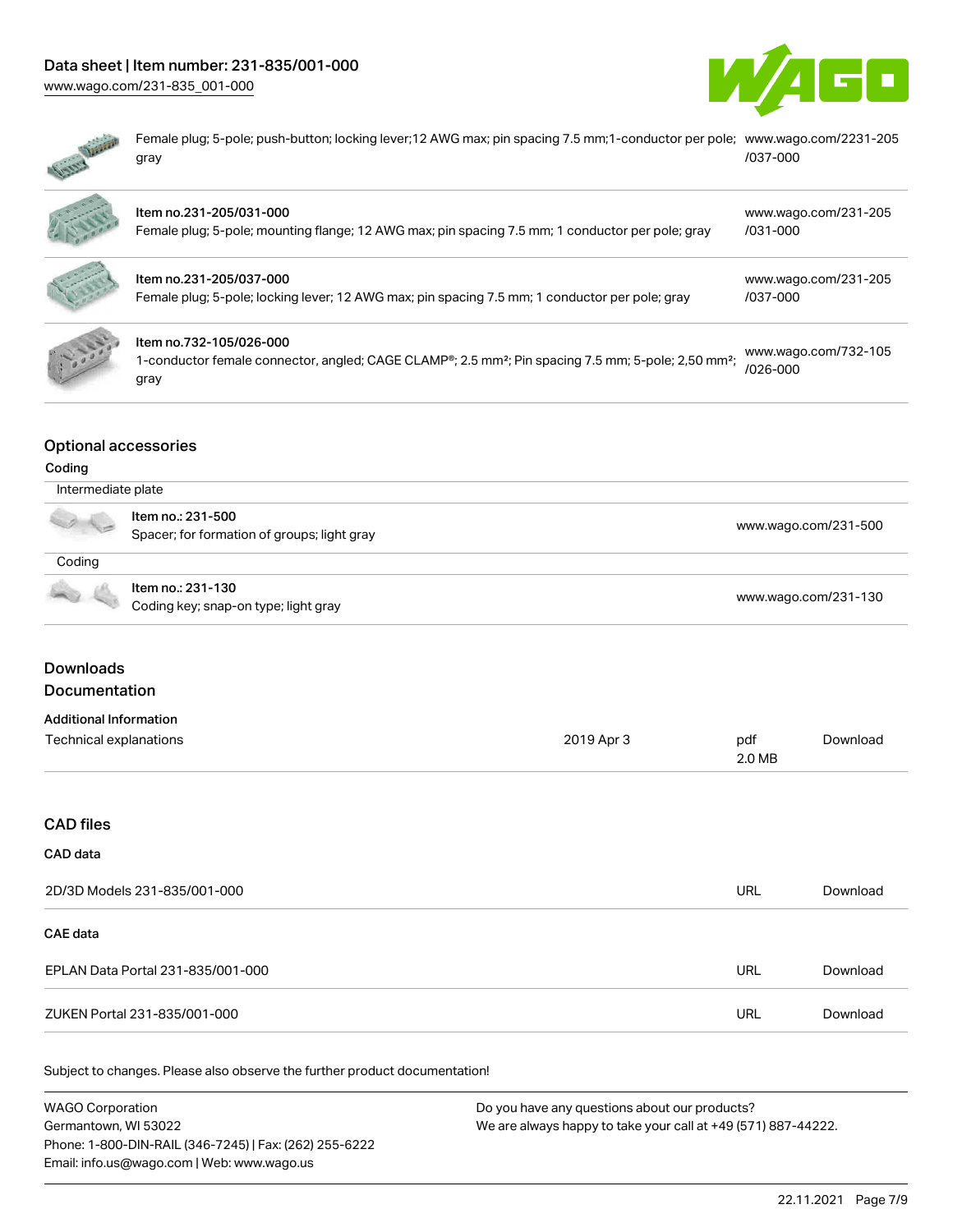EPLAN Data Portal 231-835/001-000 URL [Download](https://www.wago.com/global/d/EPLAN_URLS_231-835_001-000)

#### PCB Design

| Symbol and Footprint 231-835/001-000 | URL | Download |
|--------------------------------------|-----|----------|
|                                      |     |          |

CAx data for your PCB design, consisting of "schematic symbols and PCB footprints", allow easy integration of the WAGO component into your development environment.

#### Supported formats:

- $\blacksquare$ Accel EDA 14 & 15
- $\blacksquare$ Altium 6 to current version
- П Cadence Allegro
- П **DesignSpark**
- П Eagle Libraries
- П KiCad
- $\blacksquare$ Mentor Graphics BoardStation
- $\blacksquare$ Mentor Graphics Design Architect
- Mentor Graphics Design Expedition 99 and 2000  $\blacksquare$
- $\blacksquare$ OrCAD 9.X PCB and Capture
- $\blacksquare$ PADS PowerPCB 3, 3.5, 4.X, and 5.X
- $\blacksquare$ PADS PowerPCB and PowerLogic 3.0
- П PCAD 2000, 2001, 2002, 2004, and 2006
- $\blacksquare$ Pulsonix 8.5 or newer
- $\blacksquare$ STL
- $\blacksquare$ 3D STEP
- $\blacksquare$ TARGET 3001!
- $\blacksquare$ View Logic ViewDraw
- $\blacksquare$ Quadcept
- $\blacksquare$ Zuken CadStar 3 and 4
- $\blacksquare$ Zuken CR-5000 and CR-8000

PCB Component Libraries (EDA), PCB CAD Library Ultra Librarian

#### Environmental Product Compliance

#### Compliance Search

Environmental Product Compliance 231-835/001-000 THT male header; 1.0 x 1.0 mm solder pin; angled; Pin spacing 7.5 mm; 5-pole; gray URL [Download](https://www.wago.com/global/d/ComplianceLinkMediaContainer_231-835_001-000)

Subject to changes. Please also observe the further product documentation!

WAGO Corporation Germantown, WI 53022 Phone: 1-800-DIN-RAIL (346-7245) | Fax: (262) 255-6222 Email: info.us@wago.com | Web: www.wago.us